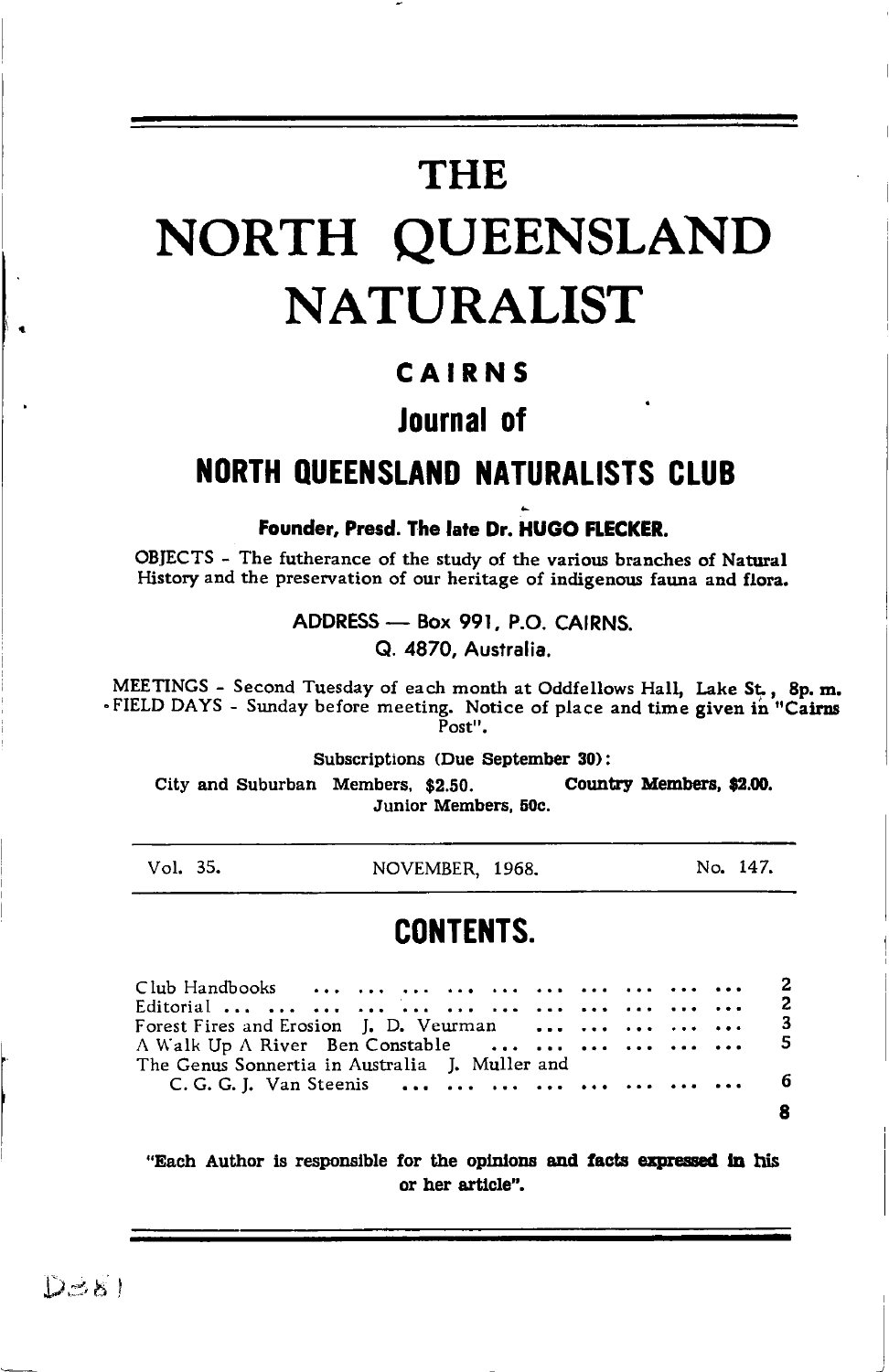Page 2.

#### NORTH QUEENSLAND NATURALISTS.

Club Officers - September 30, 1968 to September 30, 1969.

President: A. J. CASSELS, Esq.

Hon. Treasurer : Mr. G. AYRES. Hon. Secretary: Mrs. M. L. CASSELS. Editor: Miss J. MORRIS.

### **CLUB HANDBOOKS.**

| Check List of North Queensland Orchids     | $\cdots$ |              |                         |          | 1.1.1     | 75C |
|--------------------------------------------|----------|--------------|-------------------------|----------|-----------|-----|
| Check List of North Queensland Ferns       |          |              |                         |          |           | 10c |
| Edible Plants in North Queensland          |          |              |                         | $\cdots$ | $\ddotsc$ | 20c |
| List of Birds Occuring in North Queensland |          |              |                         |          |           | 20c |
| Marketable Fish of the Cairns Sea<br>      |          |              | .                       |          |           | 10c |
| Check List of Australian Dryopidae<br>     | $\cdots$ | <b>CARAL</b> | $\cdot$ $\cdot$ $\cdot$ | 1.1.1    | $\cdots$  | 5c  |
| (Plus Postage).                            |          |              |                         |          |           |     |

### EDITORIAL.

A report released in State Parliament recently by the Minister for Primary Industries indicates that the simple economics of the kangaroo shooting industry will safeguard the continued existence of the red kangaroo: that when 'roo numbers fall below an exonomic level, the number of shooters will fall also. The Minister further assured us that the kangaroo could live unmolested in inaccessible tracts of country where it was uneconomic for shooters to go.

Will our Minister ever be able to claim that our kangaroos and other native animals can be senn readily and in large numbers in a systme of scientifically controlled parks and sanctuaries throughout the State, and not merely as relicts behind the bars of a zoo? It has been achieved in other countries.

Christmas greetings to all readers of this Journal, and a gentle reminder that many more contributions are needer for its publication in 1969.

 $-000-$ 

N.B. Could your subscription still be due?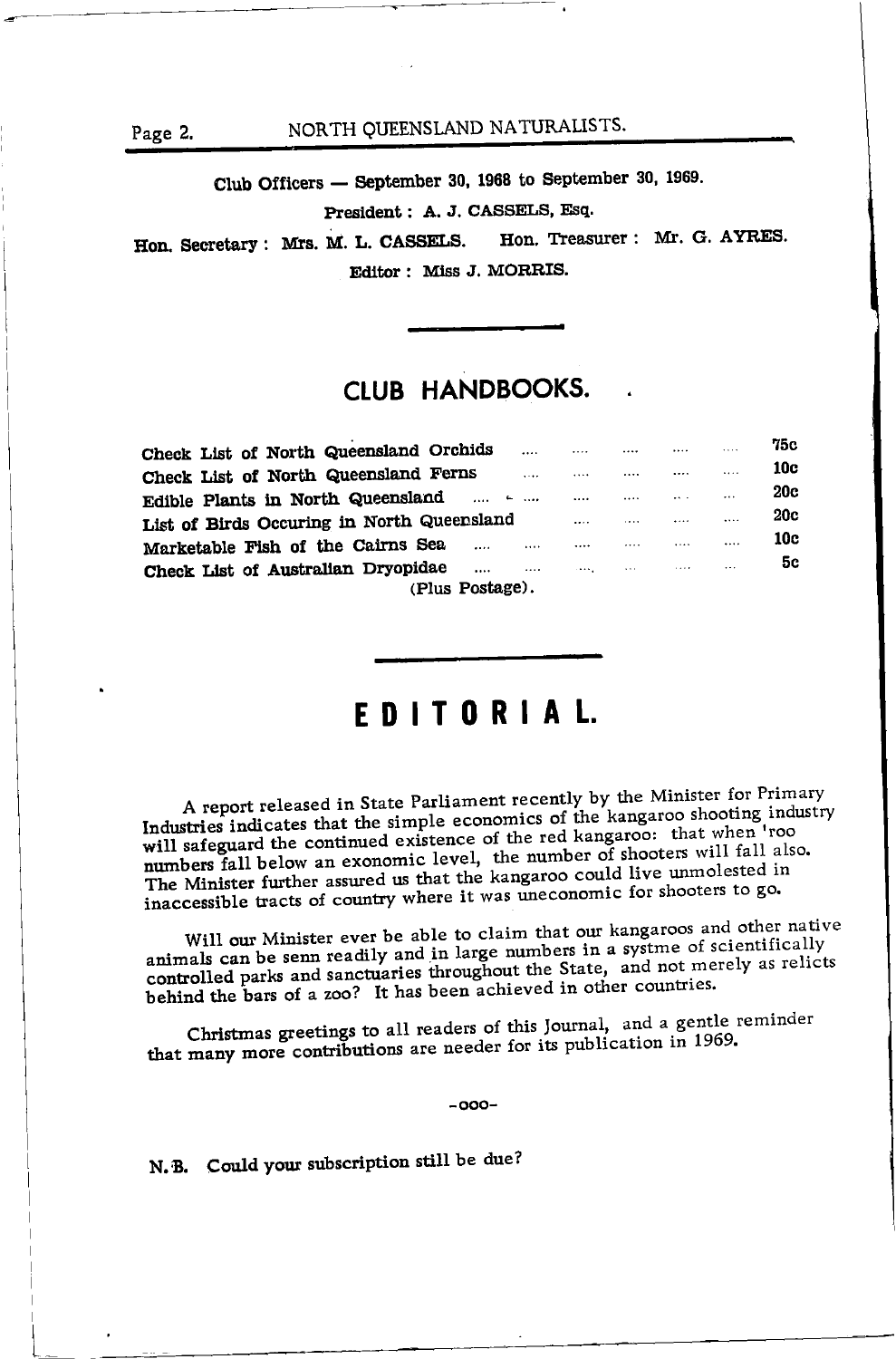## FOREST FIRES AND EROSION

"Thou shalt inherit the holy earth as a faithful steward, conserving its resources and productivity from generation to generation. "

"Thou shalt protect thy fields from soil erosion and thy hills from overgrazing by the heards, so that thy descendants may have abundance forever. "

"If any shall fail in this stewardship of the land, his fertile fields shall become infertile stones and gullies and his descendants shall decrease and live in poverty or vanish from the face of the earth. "

This quotation is called "the eleventh Commandment" and was written by an American soil conservation officer. It was written in the first place for the man who owns and uses the land, but city people are also affected by what happens on the land.

"Conserving its resources as a faithful steward" is meant for everybody. Natural vegetation, and forest in particular, is one of the resources Natural vegetation, and forest in particular, is one of the resources.

forests are particularly valuable for various reasons. Firstly, they are<br>timber producing areas. Timber and timber products are the second largest Forests are particularly valuable for various reasons. Firstly, they are item on our annual import bill

Secondly, forests regulate our water supply by soaking up rainfall and releasing it slowly over a long period. They work like a sponge.

Thirdly, by intercepting the rainfall they protect the soil from erosion

Finally, forests have an influence on local climate and form a refuge for wild life, necessary to keep the balance in nature.

Wild fires are the greatest enemy to the natural vegetation on noncultivable land.

The influence of a fire on this protective cover and the soil is three-<br>fold. Physical: Dry grass and forest litter give a fierce hot fire which kills<br>all young trees, preventing regeneration of the forest. It also weakens stand of older trees. If this process of burning goes on year after year the tree vegetation disappears, the rain has free access to the soil and erosion takes place. Eventually even grasses are unable to grow because of the lack of soil, and bare rock is the end of the process.

After just over 100 years of settlement in Queensland, we are well on the way of losing the soil, and this process of destruction is an accelerating one. Its effects can be seen in the bare eroded soils and sand-filled creekbeds in the upper region of the Burdekin River.

Other effects are the flash floods in the rivers, and the dry season shortage of water.

Some of the costs which may be linked with this same process are the hundreds of thousands of dollars spent annually by State Government and Local Authorities on repairing roads, railways and bridges after the floodq and on dredging to keep our harbours open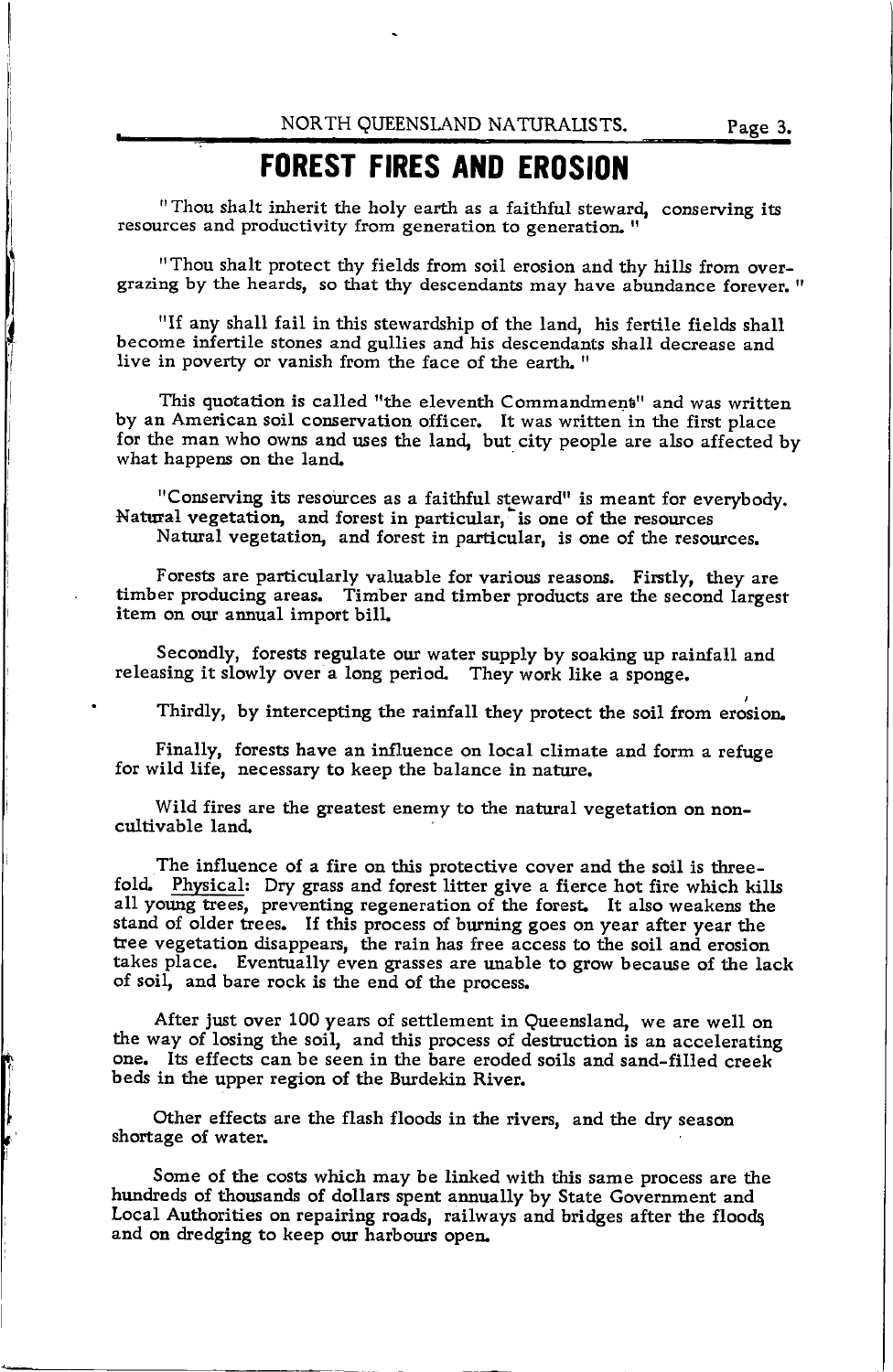#### Page 4. NORTH QUEENSLAND NATURALISTS.

Biological: The biological aspect of fire is the killing of animals and insects. Soil is not a dead substance as the rock from which it was derived, but is alive with fungi, bacteria, earthworms, ants, termites and many other organisms. They live, feed, multiply and die in the soil. They transform organic and inorganic matter, increase the infiltration, change the structure of the soil and influence many other processes that take place in a fertile soil.

Chemical: Chemical changes take place as a result of a fire. Colloids are permanently changed by heating. Nitrogen is lost to the atmosphere and many minerals are more easily leached or washed out

Man in his search for more cultivable land is of course the greater destroyer of the natural vegetation. However, wild fires are also an important agent in the destruction of vegetation and creation of conditions for erosion to take place.

To understand the importance of forest fires in the erosion process, we have to examine what happens when natural vegetation has been destroyed.

The main agents that cause erosion are water and wind. Of these water is the most important in this part of Queensland

If you drop a big stone ou the soil it makes a hole.

Energy is required to do this.

The total amount of energy from a good storms is tremendous, if you consider that 1 acre-inch of water weighs 100 tons and that this falls from a considerable height.

This energy has to be dissipated

When rain falls on land protected with vegetation, the falling drops are intercepted by the trees, the undergrowth and the grass. The energy is dissipated here. Clean water filters through the surface litter into the soil and eventually reappears as springs to feed the creeks and rivers. This is the sponge working, as mentioned earlier.

Once the protective cover has been removed, the full force of the raindrops hits the bare soll

It is the impact of raindrops on beare soil that starts erosion. In this case, the energy dislodges small soil particles which are thrown up in the air and brought into suspension. The resulting muddy water blocks the pore spaces in between the soil crumbs and a surface crust is formed. This crust inhibits further infiltration and the result is run-off on the surface.

'Soil is moved down the slope in two ways: the fine material in suspension and the coarser material through the scouring effect of running water; on the surface. To the farmer this means the loss of productive land, on uncultivable land it means that creeks and rivers are choked with rock, gravel and sand.

This material, deposited where it is not wanted, may damage roads, railways and bridges. The rivers may even change course and destroy productive land lower down the slope or overlay farm land with useless material. The silt in suspension is deposited in harbours and almng the coast, causing all its associated problems.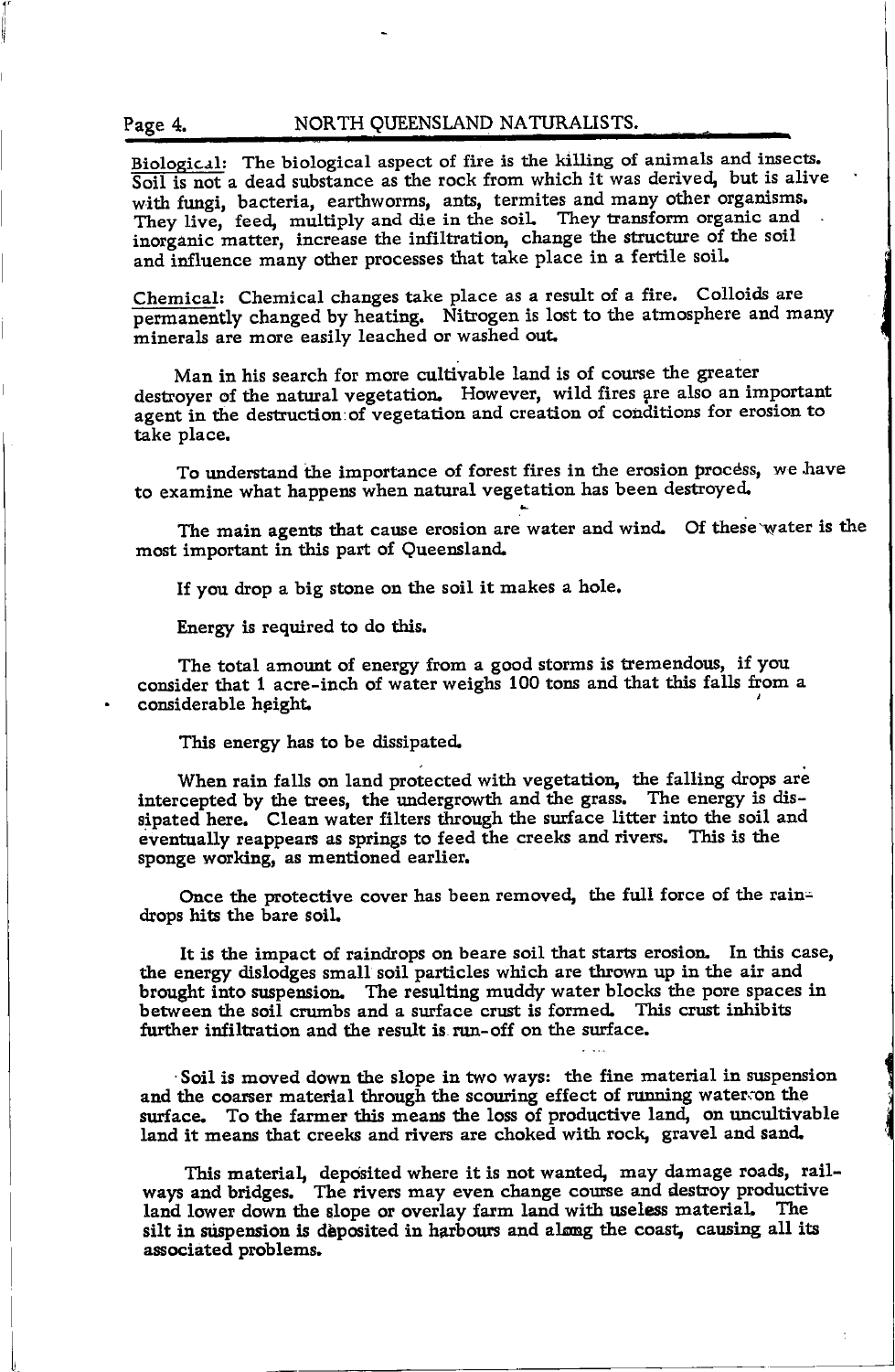For the farmers there are ways and means to keep this man-made erosion to a minimum; on all other land we have only the natural vegetation to rely on for protection.

What has erosion done in the past?

l

Life and therfore agriculture flourished in the Middle East ages ago. The valleys of the Euphrates, Tigris, Jordon and the Lebanon were once centres of great civilizations. Today these areas are barren wastes, stripped of natural vegetation and fertile soil. They are a good example of man's destructive powers and of uncontrolled erosion

In China the Yellow River has over the ages built up its own bed 40 feet above the surface of the surrounding country - a result of de-forestation followed by erosion in the upper regions of the river.

In Nortb America, in recent times, over 50 million acres of cultivable land were lost after the removal of the natural vegetation follower by unwise land use.

In Queensland we have 4 million acres under the plough, of which the biggest portion once was ocvered with forest. At present  $1\frac{1}{2}$  million acres are in urgent need of protection from soil erosion

These examples show what erosion does, and forest fires contribute much to the start of this destrictive process that ends with bare rock

There are other aspects in relation to forest fires which I have not . mentioned. I feel it is quite obvious that to look at green trees is more pleasing to the eye than to look at bare rock or black stumps.

> J. D. Veurman - Soil Conservation Officer, Atherton - from an address to the N.Q. Naturalists' Club, Feb. 1965.

### -0-0-A WALK UP A RIVER.

I went for a walk at Easter (1966) up the .... River. I did not get right up to the high country, where there are some good rock holes full of fish. However I went up the creek about  $14$  miles. I caught one fresh water crocodile as it was trying to swallow a frog (the frog escaped), but I let it go. I am very soft-hearted as far as all reptiles go. I also saw a beauty submerged in <sup>a</sup> shallow pool. It was over 4 feet long. I stroked it on the tail and it made no movement, so I poked it with a stick, whereupon it did a backward somersault and shot for the open river. When going on trips like that I always carry a rifle, but only use it for what I consider vermin - mainly pig (of which I shot two). All through the night, when I got up to stoke the fire, I would shine the torch up the creek and see the red eyes of fresh water crocodiles all over the place, most of them small but the occasional large one. There were plenty of tracks in the sand, too; also many dingo tracks, although I did not see any in the flesh. I saw jabirus and a duck with young, and many other water birds, mainly shags, herons and bitterns. I caught enough fish for a feed and cooked them in the coals. But by then I was getting a bit lonely - two days are enough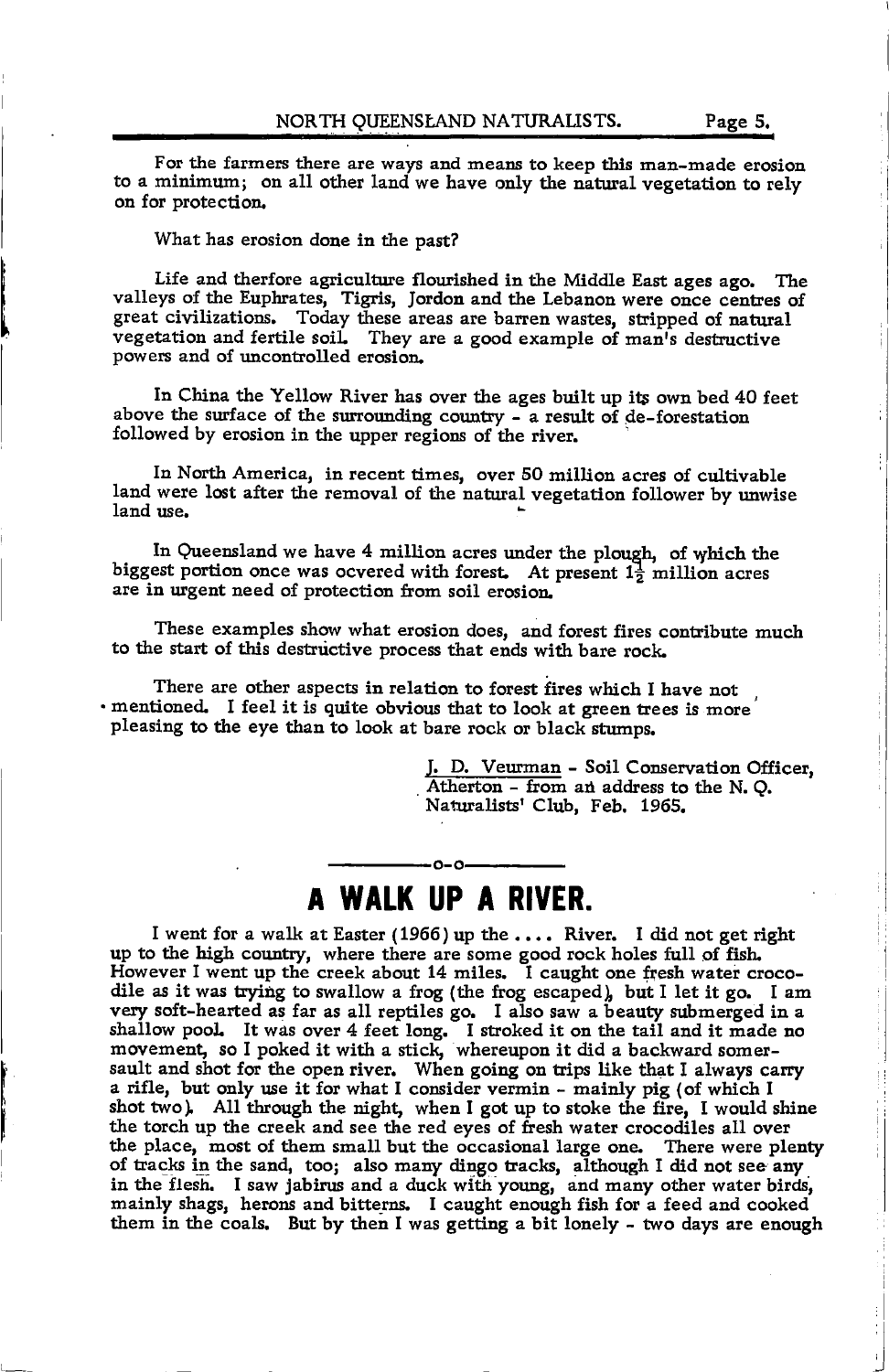#### Page 6. NORTH QUEENSLAND NATURALISTS.

A walk of 30-odd miles over rough going in less to effect on me next day, but it was a pleasant trip. for me with no one to talk to - so I headed back, and got to the road at dusk. A walk of 30-odd miles over rough going in less than  $48$  hours certainly had its

Ben Constable.

\*River not named for the sake of its crocodiles.

# THE GENUS SONNERTIA IN AUSTRALIA

## with notes on HYBRIDIZATION OF ITS TWO SPECIES

#### J. MULLER AND C. G. G. J. VAN STEENIS Rijksherbarium, Leydeq Netherlands.

In a previous paper  $(1)$  we have treated the material of Sonneratia in Queensland and the Northern Territory as far as represented in the Brisbane Herbarium.

We have now examined also the material in the herbaria at Sydney. Melbourne, and new material collected by Dr. C. den Hartog in  $1967$ .

This has yielded some interesting data. It confirmed that Sonneratia occurs only scattered and that the number of localities is fairly restricted. and that in several localities the number of trees is small, or even very small. Also the remarks by MacNae (2), who mentioned its occurrence from the mouth of the Daintree R., Johnstone R. and Darwin, emphasize the scarcity if compared with the mostly massive occurrence in the Malesian archipelago.

The most interecting discovery is that hybridization occurs, the second record known in this genus, and that the rarest partner, S. caseblaris, has hardly been observed in its pure form as far as collections are made.

As far as the material examined goes, the range of Sonneratia in Australia is from Sunday I. in northern western Australia eastwards to the Northumberland Is. off eastern Queensland.

According to Mr. L. S. Smith (in litt.) "Sonneratia occurs intermittently along the Queensland coastline from the tip of Cape York to at least as far south as near Proserpine."

On the accompanying map we have indicated the localities known to us. Fig. 1.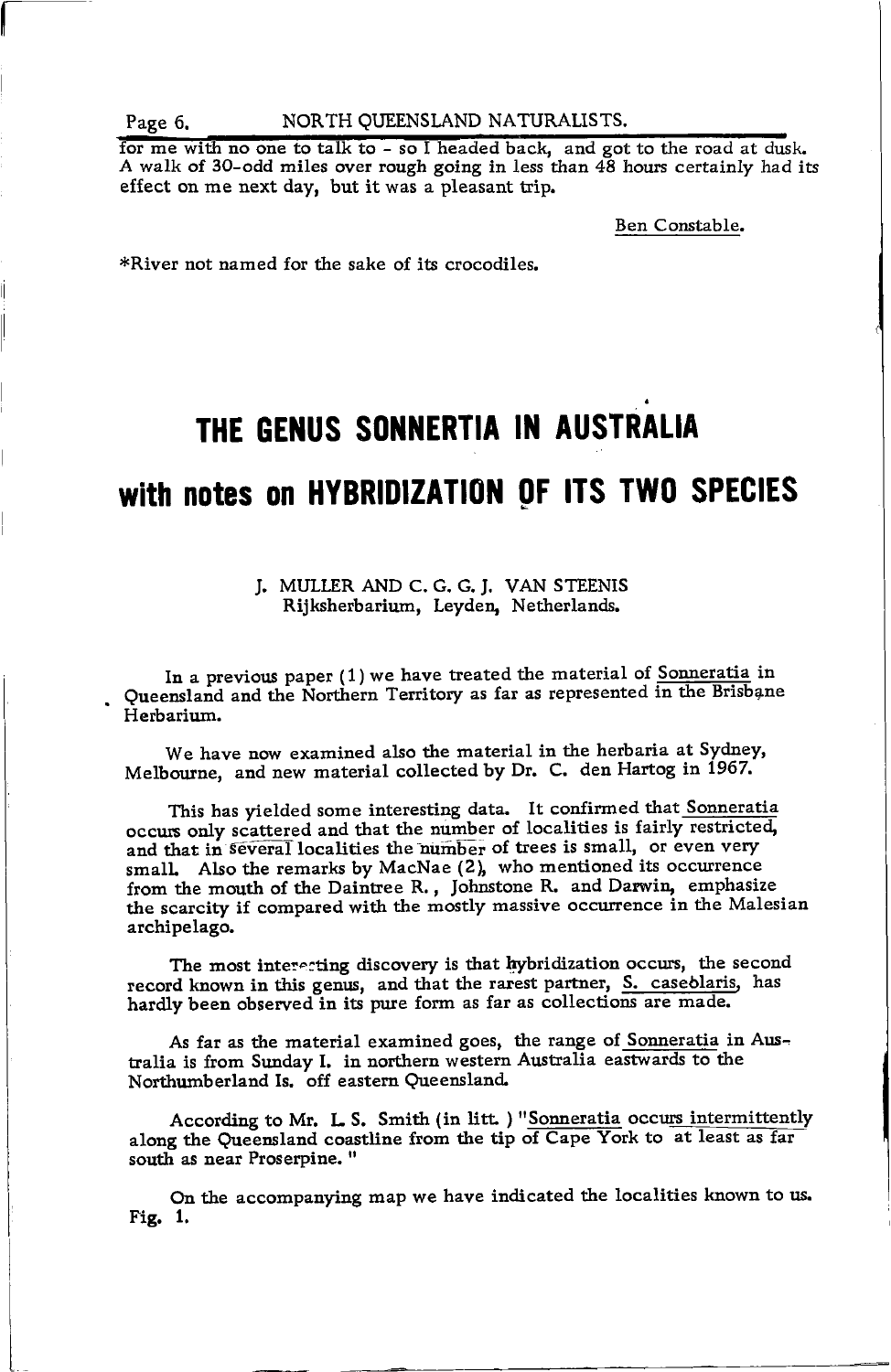#### NORTH QUEENSLAND NATURALISTS.



Fig. 1. Localities of Sonneratia in North Australia where collections were made. 1. Sunday I., 2. Port Darwin, and just east of it Adan Bay, 3. Cooktown, near mouth of Endeavour R., 4. Cairns, and Port Douglas Beach, south of the mouth of Daintree R., 5. Innisfail on Johnstone R. mouth, 6. Hinchinbrook Is., 7. Proserpine, 8. Northumberland Is.

#### Sonneratia alba J. Sm.

Only a few remarks are necessary because the larger part of the material is clearly S. alba. Curiously den Hartog collected near Cairns from one tree growing on the northern outskirts of the town, at c. 100 m distance from the house of Dr. L. J. Brass material in which no petals could be found, but in which a single spathulate petaloid stamen was observed.

Furthermore, there is often an anomaly with the fruit in which there is a shallow circular depression round the base of the style; in normal material the top of the fruit is flattish with a conical style-base elevated from it. As we

Page 7.